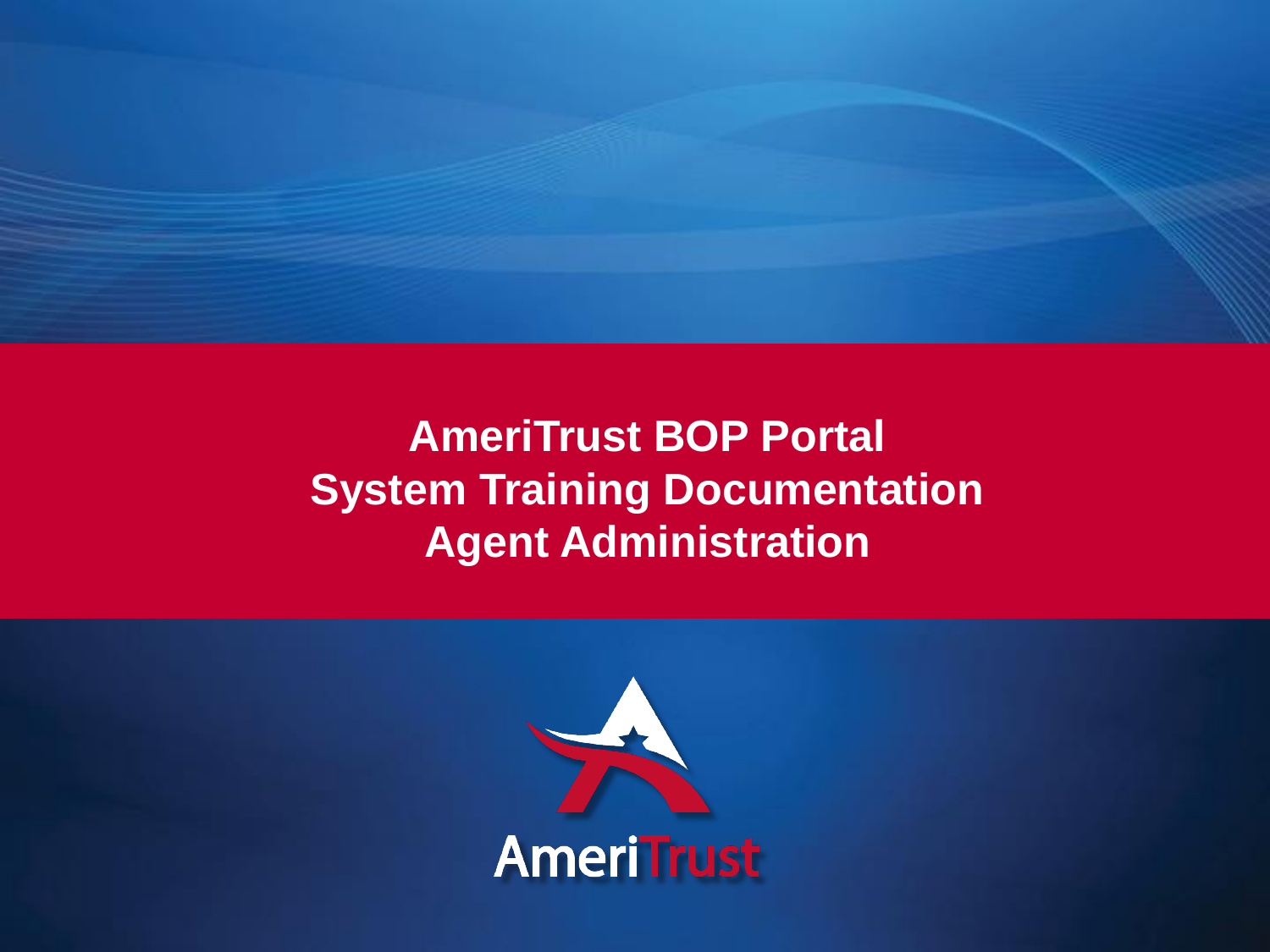User Administration Those users within an agency with special permissions will be able to create and maintain their agencies' users.

#### Click "User Administration" in the main navigation bar.

**User Administration** BOP Endorsement Comparison | w Quote

### This will list all of the users for the agency you are administrator.

| Mark              |                  | All<br>$\checkmark$   |                           |                  | <b>Add User</b>     |
|-------------------|------------------|-----------------------|---------------------------|------------------|---------------------|
| Name <sup>4</sup> | Agency Id $\div$ | Email $\div$          | Phone Number $\triangleq$ | Role $\triangle$ | <b>Actions</b>      |
| Mark Cusson       | 3584020          | mark@summerscreek.com | 248-204-6107              | AgencyAdmin      | <b>Disable User</b> |

- **Name** First Name and Last Name
- **E** Agency ID This is the unique agency number AmeriTrust has appointed your agency.
- **Email** Email address of the user, this also serves as the users login id
- **<u>Phone Number</u>** Phone number of the user
- **Role** This will be either "AgencyAdmin" or "AgencyUser" based on permission level.

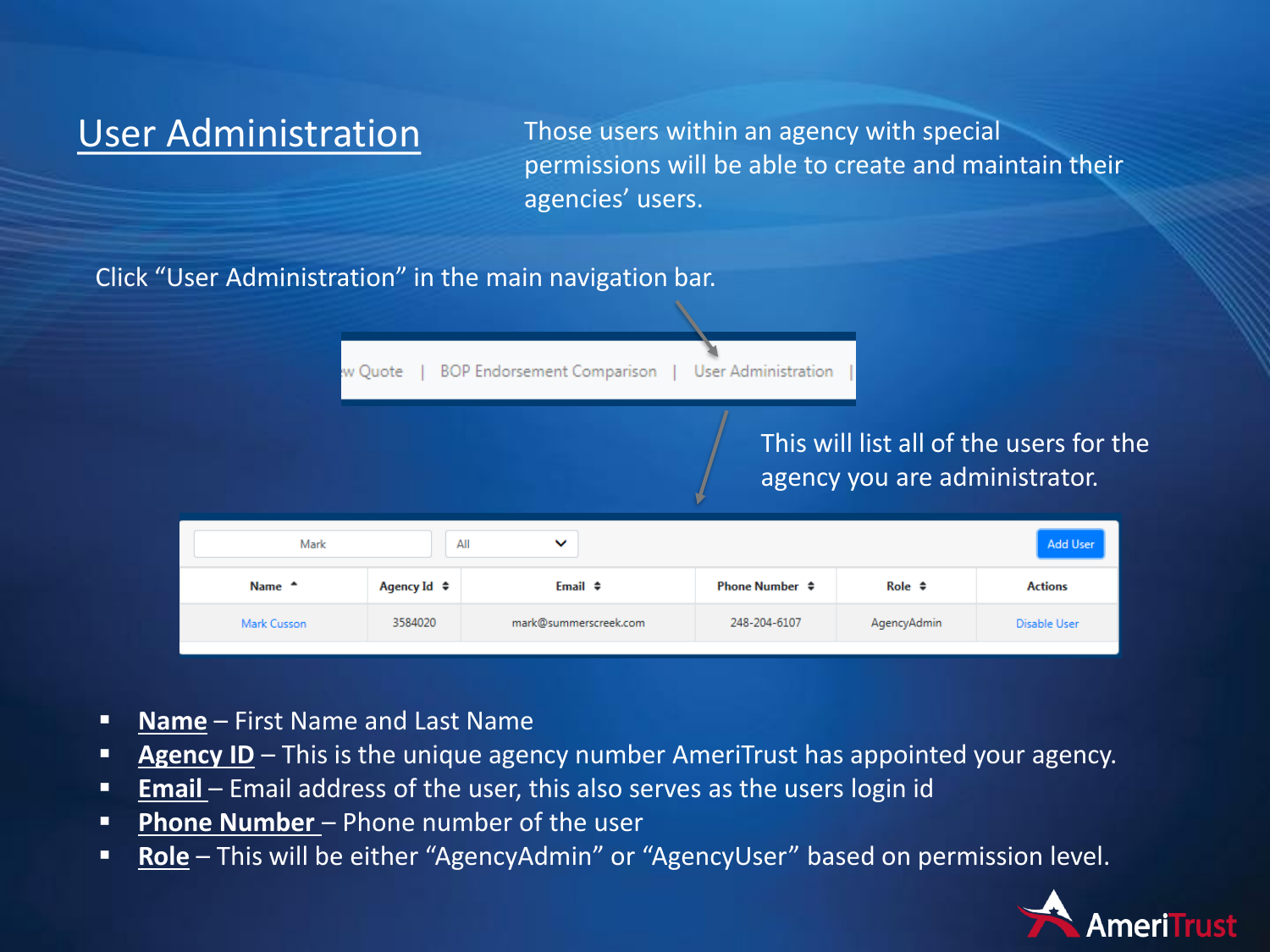## User Admin - Edit User

As agency administrator you have permission to edit certain fields on your users.

| Mark              | All                 | v                     |                        |                | <b>Add User</b>     |
|-------------------|---------------------|-----------------------|------------------------|----------------|---------------------|
| Name <sup>4</sup> | Agency Id $\approx$ | Email $\div$          | Phone Number $\hat{z}$ | Role $\hat{=}$ | <b>Actions</b>      |
| Mark Cusson       | 3584020             | mark@summerscreek.com | 248-204-6107           | AgencyAdmin    | <b>Disable User</b> |

Click on the name of the user. This will open a window to edit fields.

Fields that are greyed out can not be modified. If you do need to change the role from Admin to User or User to Admin please contact the main support line for assistance.

| <b>Edit User</b>           | $\mathsf{x}$           |
|----------------------------|------------------------|
| Agency                     |                        |
| MEADOWBROOK, INC (3584020) |                        |
| Role                       |                        |
| Admin                      |                        |
| First Name*                |                        |
| Mark                       |                        |
| Last Name*                 |                        |
| Cusson                     | $\mathsf{C}\mathsf{I}$ |
| <b>Email Address</b>       | $\mathsf{c}\mathsf{l}$ |
| mark@summerscreek.com      | C(                     |
| Phone Number*              |                        |
| 248-204-6107               |                        |
|                            |                        |

#### lick Save after hanges are ompleted.

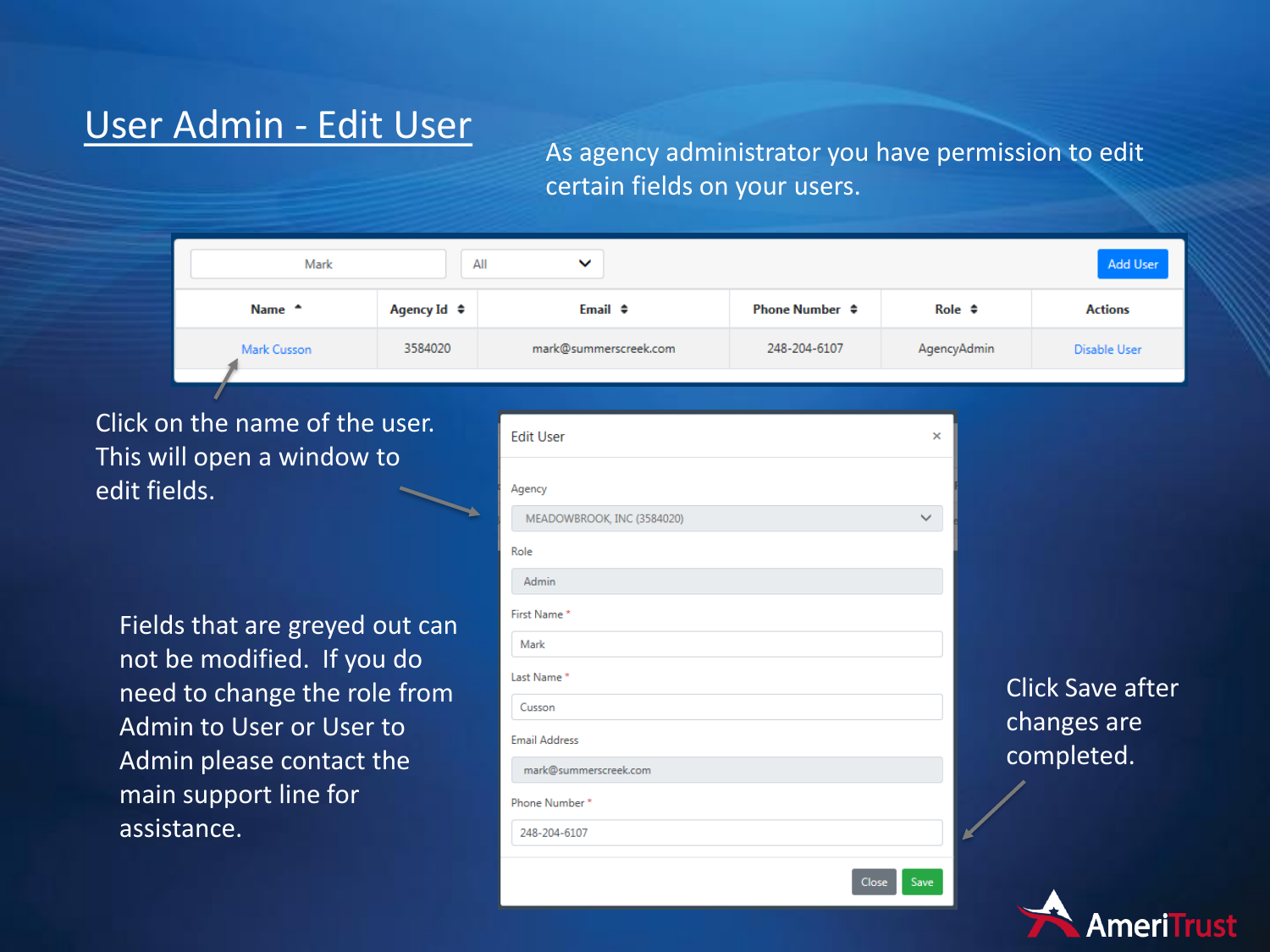## Agent Admin - Disable/Enable User

As agency administrator you have permission to disable or re-enable users.

| Mark              |                     | All<br>$\checkmark$   |                           |                | <b>Add User</b> |
|-------------------|---------------------|-----------------------|---------------------------|----------------|-----------------|
| Name <sup>4</sup> | Agency Id $\approx$ | Email $\triangleq$    | Phone Number $\triangleq$ | Role $\approx$ | <b>Actions</b>  |
| Mark Cusson       | 3584020             | mark@summerscreek.com | 248-204-6107              | AgencyAdmin    | Disable User    |

| Are you sure?                                         |  |
|-------------------------------------------------------|--|
| You are about to disable the account for Mark Cusson. |  |
| Cancel<br>Confirm                                     |  |

If a user is currently active, click the "Disable User" Action. You will get a confirmation warning, click Confirm to continue.

"Enable User" works the identical way. This is how you will remove access once it is created. Please note that any quotes created by a disabled user are still accessible by anyone under your agency code.



**Actions** 

**Enable User**